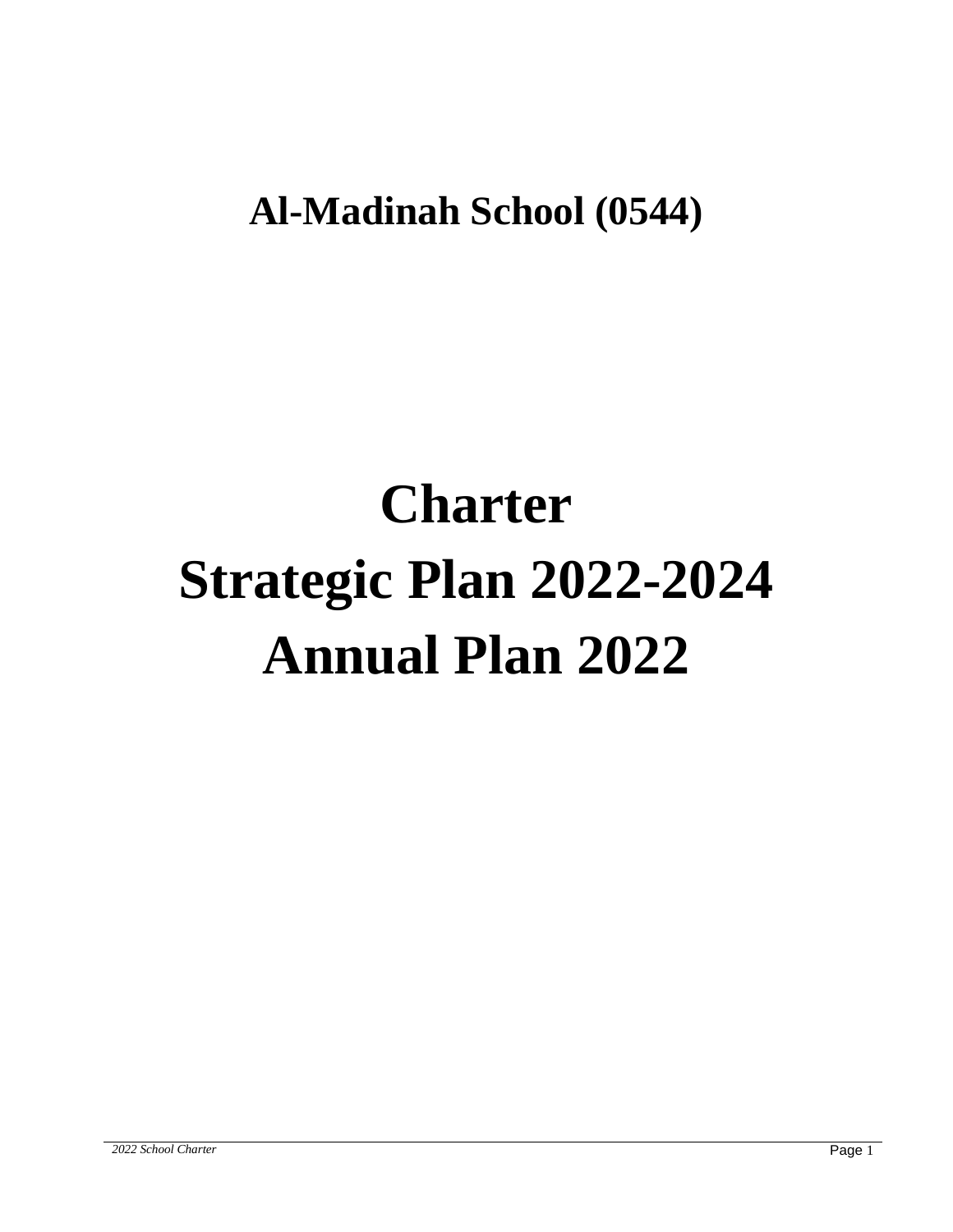## **INTRODUCTION**

In the name of Allah the most merciful, the most compassionate.

Al-Madinah School is a state-integrated area school. The school was provisionally registered on 17 August 1992 and received its full registration as a full primary school on 17 December 1992. Secondary section of the school was added in 1995; hence Al-Madinah became an area school. The school was integrated into the state education system in 1996.

The school is situated at 8 Westney Road, Mangere, on 1.6 hectares of land. With the completion of the A Block uplifting project, the educational facilities now available for the students is one of its kinds. The buildings house the administration office, 32 classrooms, a library, two computer suites, two science laboratories and a home economics room. New extension has also provided us with few specialist facilities such the provision to teach electronics as well as technology. Eight extra classrooms have just been completed which will go a long way in order to fulfil the demand placed on the waiting list of many children.

The school started with 9 students and now it has reached its maximum roll of 550 students allowed as part of the integration agreement.

Data from the past has shown the fact that many students who enrolled at Al-Madinah School at new entrant level, have limited literacy and numeracy skills. However with the increased number of local born students enrolling at this school and with the improved teaching and learning pedagogy, it has, over the past several years, shown a vast improvement in student achievement data across the school.

With continued PLD towards ILE (innovative Learning Environment) and TAI (Teaching As Inquiry) it is anticipated that the school will produce independent learners by allowing students to progress at their own pace through collaboration and team teaching. This has been enhanced through development of hubs which is particularly evident in years 1 to 8.

# **DESCRIPTION OF THE SCHOOL COMMUNITY**

Al-Madinah School is located close to Auckland International Airport, on the outskirts of Mangere. The school is twenty kilometres from the Auckland CBD and three kilometres from the Middlemore Hospital. The school is in close vicinity of SPCA headquarters, Airport Mosque, Mangere Mountains, Manukau Harbour, several international hotels, many different types of industries and freight-logistics operation which makes Mangere as the NZ's one of the largest industrial zone.

The school brings yet another culture to the already diverse community of Manukau and is actively involved in networking with local schools and other agencies. Al-Madinah caters mainly for Muslim students from many different ethnic backgrounds including Fiji Indians, Somali, Arabs (mainly from Iraq, Palestine, Syria, Algeria), Asians (mainly from Pakistan, Bangladesh India, Afghanistan), Russian, Malaysian, Indonesia, Chinese, Japanese, Pacific Islanders (mainly from Samoa, Tonga and Cook Island), Maori and New Zealand Pakeha.

The institution draws students from all parts of Auckland due to its special character. Students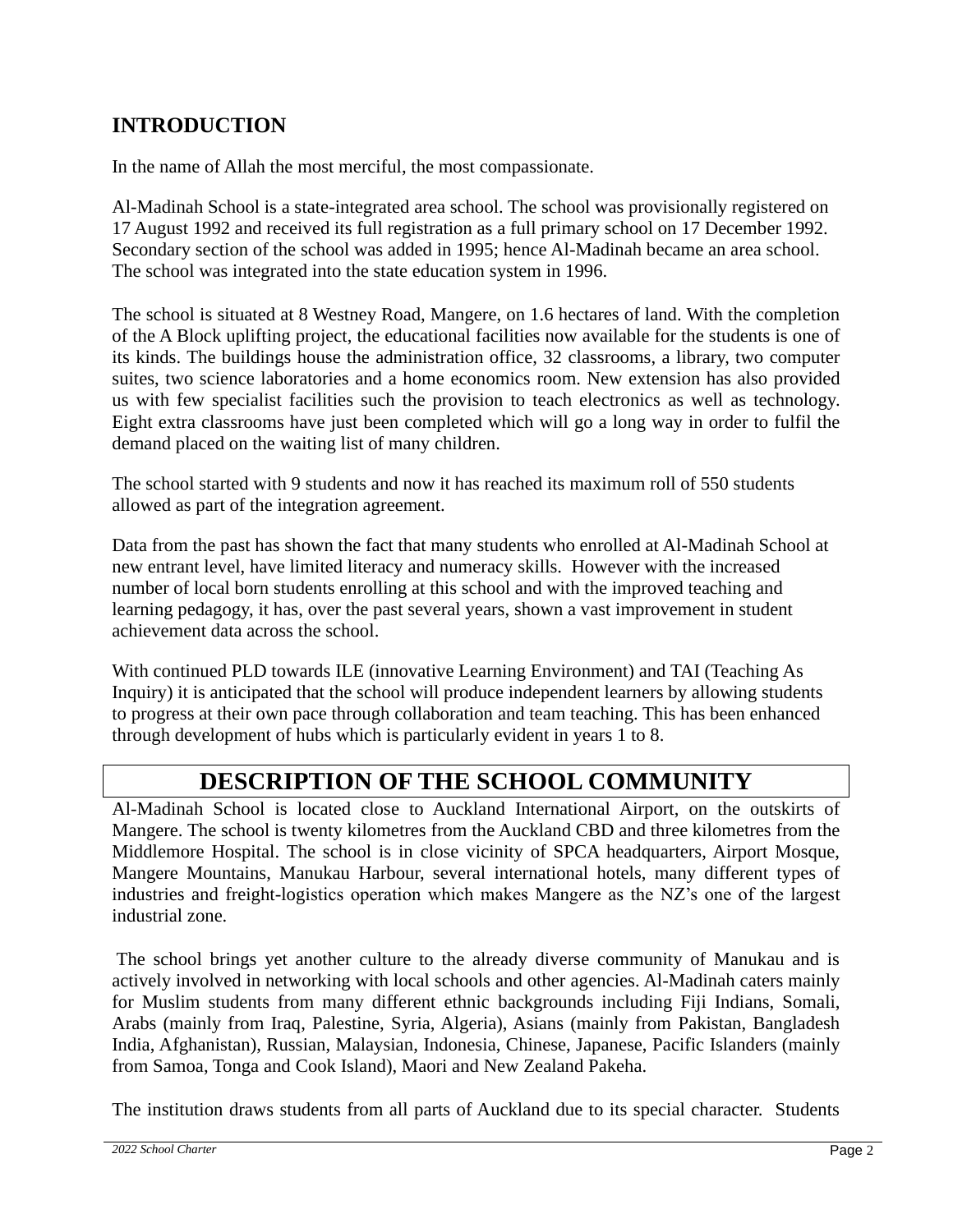come from as far as Papakura in the south, Howick in the east, Ponsonby in the central city and Waitakere in the northwest. The school tries to cater for the 100,000 multi-ethnic and multicultural Muslims of Auckland as well as non-Muslims in its locality. The current ethnicity composition of the school is as follows:

| Race               | Number         | Percentage     |
|--------------------|----------------|----------------|
| Indian             | 425            | 77             |
| Middle Eastern     | 9              | $\overline{c}$ |
| African            | 9              | $\mathfrak{D}$ |
| NZ European/Pakeha | $\overline{4}$ |                |
| Asian/Afgan        | 80             | 14             |
| Others             | 22             | 4              |
| Total              | 550            | 100            |

The school does not have any Maori student; however it provides some programmes in Tikanga Maori and Te Reo Maori in order to develop empathy with Maori. **If need arises, Al-Madinah School is geared to provide education for Maori and Pacific Island students by using the**  facilities provided by the correspondence school. The school has successfully encouraged few of its past students to learn Maori at the tertiary level and to train themselves as teachers of different subjects including Maori so as to offer Maori to its students.

#### **CHARTER OBLIGATIONS**

#### **Obligations to the Ministry of Education**

The school acknowledges its obligations to the Government and the Ministry of Education under legislation and guidelines that include the National Education Goals, National Administration Guidelines and Educational Priorities.

#### **Cultural diversity**

The school recognizes the national education priorities and is committed to responding to cultural diversity and to improving the learning outcomes for all students.

#### **Te Reo instruction and Needs for Pacific Island Students**

The school recognizes the need to integrate aspects of Te Reo and Tikanga Maori into teaching and learning programmes. School staff participated in Te Reo Maori PLD in 2021 and consequently Te Reo is being integrated into lesson plans. This aligns with school's intention to teach Maori as a full fledge language. This will materialised through further PLD planned for 2022.

We are working on the implementation of Aotearoa New Zealand Histories curriculum in 2023 from Years 1-10. The school does provide some programmes in Tikanga Maori and Te Reo Maori in order to develop empathy with Maori. If need arises, Al-Madinah School is geared to provide education for Maori and Pacific Island students by using the facilities provided by the correspondence school.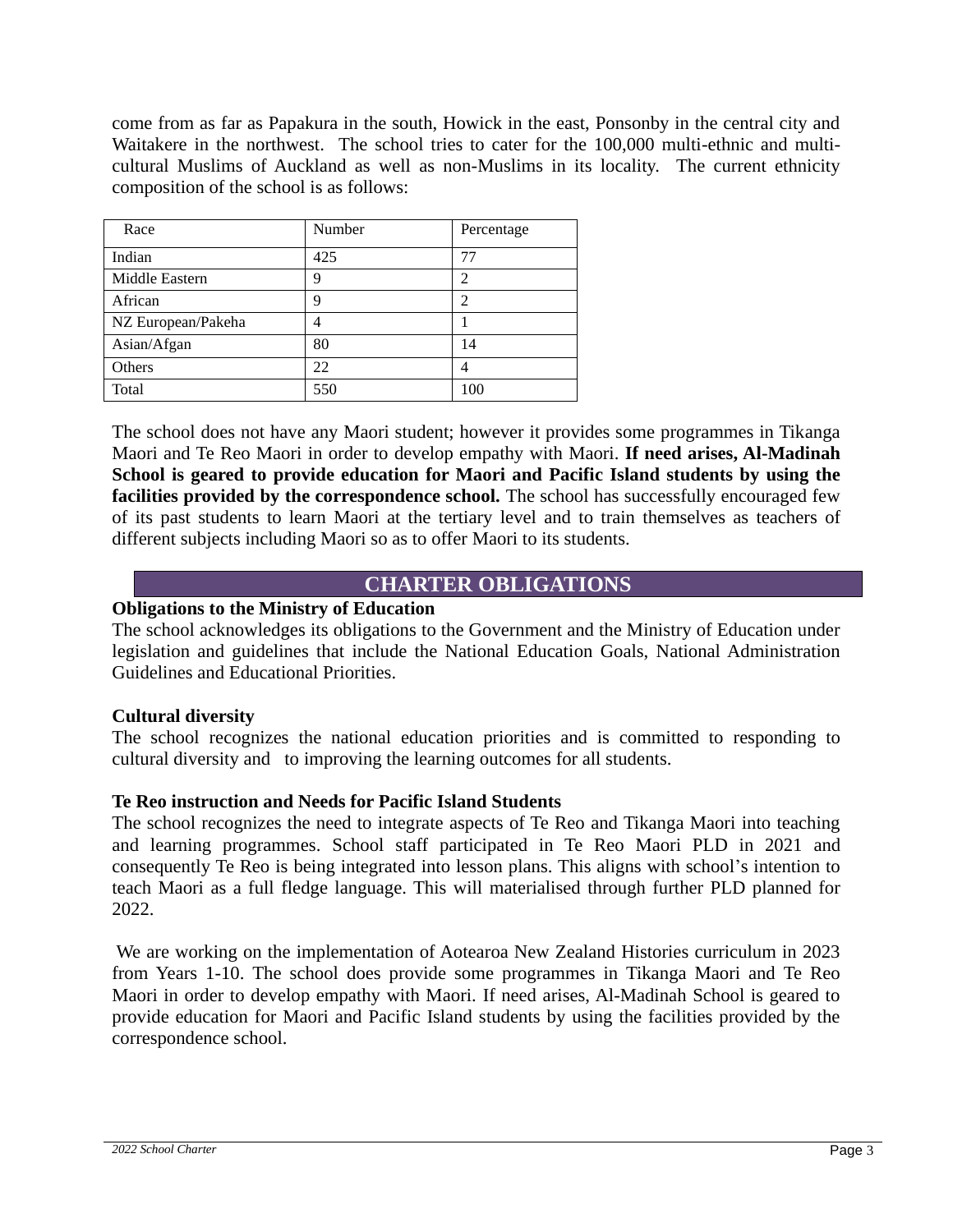#### **Charter consultation**

The Board will document and maintain an ongoing programme of reporting, self-review and community consultation over a three-year period. Reports from reviews will form the basis for deciding priorities for school development and improvement. This will involve open and frank communication and consultation with parents, staff and all stakeholders in respect to the charter, strategic planning, annual planning and student achievement.

### **Key CHARTER**

#### **STRATEGIC PLANS 2022 – 2024**

#### **ANNUAL PLAN 2022**

#### **MISSION STATEMENT**

Al-Madinah aims to develop students spiritually, intellectually and physically to their full potential in an Islamic Environment.

#### **VISION STATEMENT**

Al-Madinah School is dedicated to all round achievement of students within a commitment to the mission of Islam and citizenship of Aotearoa New Zealand

#### **PRINCIPLES**

- High expectations
- Treaty of Waitangi
- Cultural diversity
- Inclusion
- Learning to learn
- Community engagement
- Coherence
- Future focus

#### THE EDUCATIONAL GOALS AND OBJECTIVES OF THE SCHOOL

The Islamic code of ethics is the basis for the school's daily life. Teaching and learning is carried out in the spirit of Islamic values and traditions of prophet Muhammed (PBUH) and his Companions.

#### **Objectives**

- To promote the development of Islamic personality (Akhlaq)
- To provide a safe, caring and healthy environment within the school.
- To encourage the development of each student at his or her own pace and capability.
- To nurture and develop the individual for his or her role as khalifah of Allah Subhanahu wa Ta'ala, by catering for:

#### **Mind: Body:**

Knowledge and Physical well-being and health

Mental & Intellectual Development

**Ruh (soul):** Spiritual Growth and Training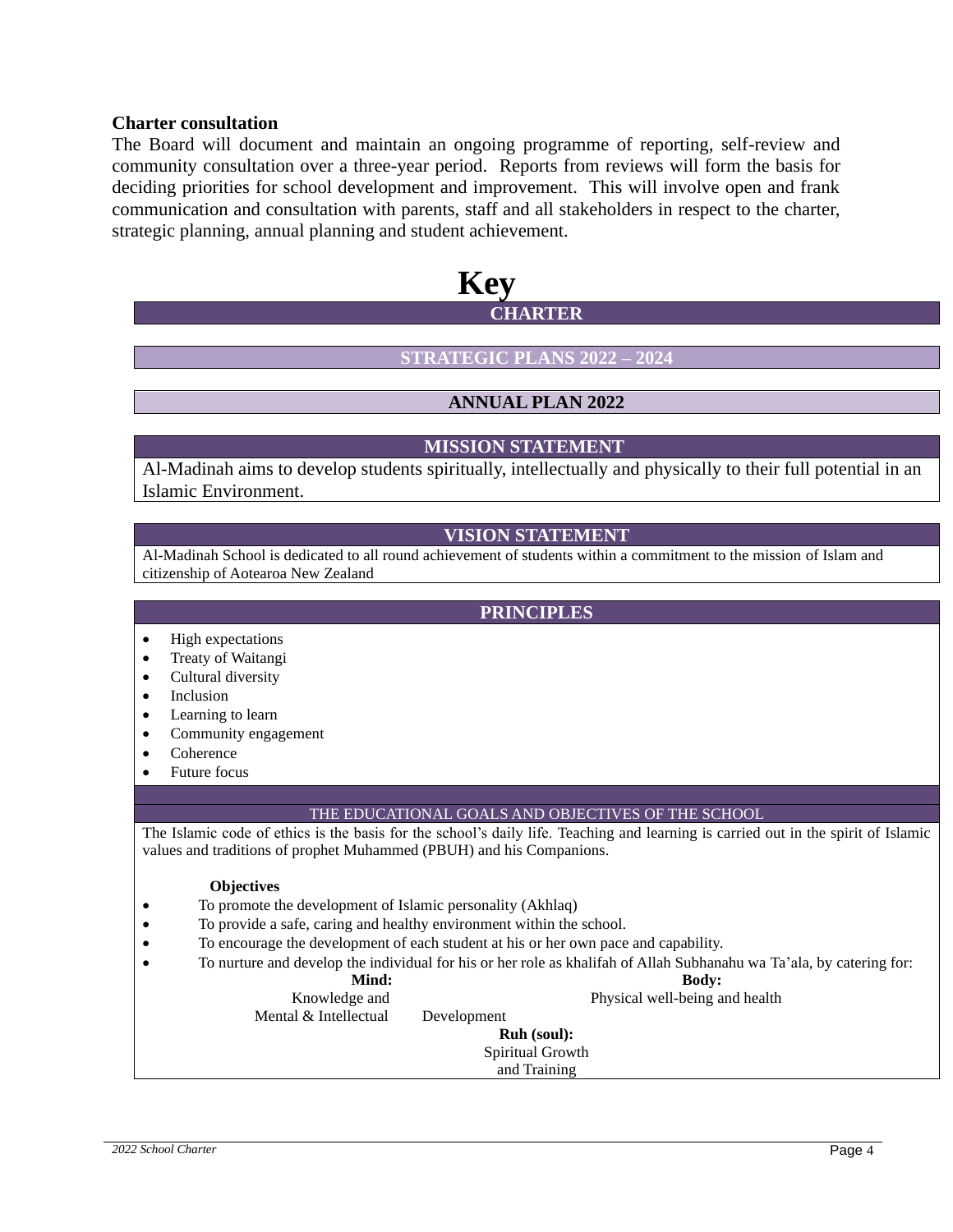| <b>VALUES AND KEY COMPETENCIES</b>                                                       |
|------------------------------------------------------------------------------------------|
| Key Competencies needed by everyone across a variety of life contexts:                   |
| * Thinking                                                                               |
| * Using language, symbols, and texts                                                     |
| * Managing self                                                                          |
| * Relating to others                                                                     |
| * Participating and contributing                                                         |
| School based: Be solution oriented / Problem solvers, forgiving and seeking forgiveness  |
| Values to be encouraged, modelled and explored                                           |
| * Excellence                                                                             |
| * Innovation                                                                             |
| * Inquiry                                                                                |
| * Curiosity                                                                              |
| * Diversity                                                                              |
| *Ecological Sustainability                                                               |
| *Integrity                                                                               |
| * Respect themselves, others and Human Rights                                            |
| <b>Special Character driven:</b>                                                         |
| *Qualities of Sahabah including 6 qualities promoted by dawah & tabligue work, honesty,  |
| respect, , family, humanity and cleanness.                                               |
|                                                                                          |
| Students and staff are encouraged to live a Muslim life on the school campus and beyond. |

While meeting the Government's requirements for the education of all New Zealanders through

#### **THE NATIONAL EDUCATIONAL GOALS, NATIONAL ADMINISTRATION GUIDELINES AND THE NEW ZEALAND CURRICULUM.**

#### **This document still needs to be approved by the Commissioner of Al-Madinah School**

Commissioner ……………..………………………………… Principal …………..…………………………

This charter establishes the mission, aims, objectives, strategic direction and the targets in the annually updated section.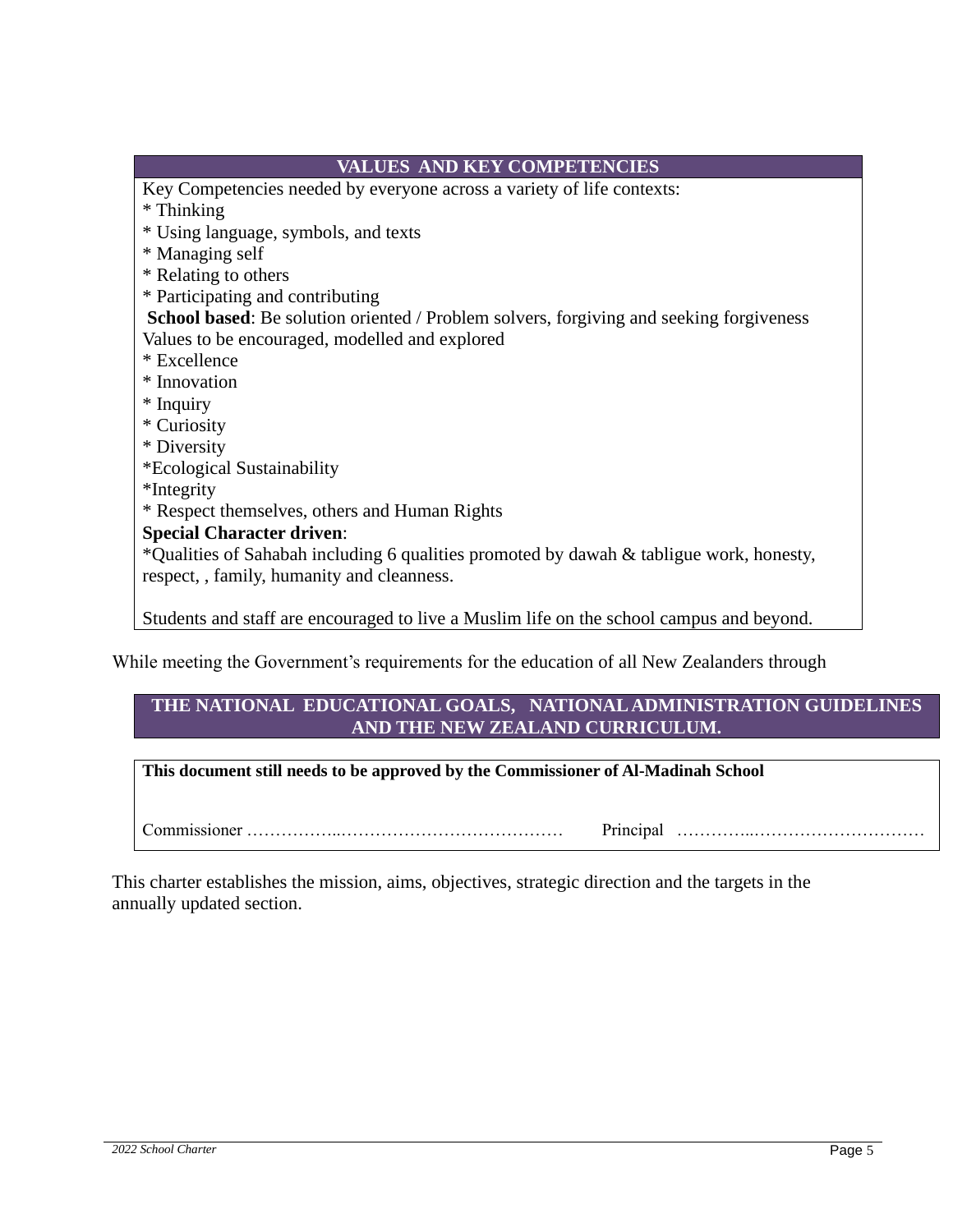# *STRATEGIC GOALS*

| Reference                                                  | <b>Strategic Goals</b>                                                                                                                                                                                                                                                                                                                                                                                                                                                                                                                                          | Strategies 2022-2024                                                                                                                                                                                                                                                                                                                                                                                                                                                                                                                                                                                                                    |
|------------------------------------------------------------|-----------------------------------------------------------------------------------------------------------------------------------------------------------------------------------------------------------------------------------------------------------------------------------------------------------------------------------------------------------------------------------------------------------------------------------------------------------------------------------------------------------------------------------------------------------------|-----------------------------------------------------------------------------------------------------------------------------------------------------------------------------------------------------------------------------------------------------------------------------------------------------------------------------------------------------------------------------------------------------------------------------------------------------------------------------------------------------------------------------------------------------------------------------------------------------------------------------------------|
| NAG 1: Goal 1<br>(Curriculum)                              | To adhere to the requirements of the NELP for the schools and Kura<br>To raise student achievement within the framework of the National and<br>Islamic curriculum by meeting all students' individual needs.<br>Being an area school, seamless and coherent curriculum pathways are<br>to be developed to ensure the linkage from year $1 - 13$<br>To integrate Urdu/Arabic languages and Islamic values with special<br>focus on knowledge, akhlaaq (character) and Dawah (propagation)<br>throughout the school in order instill these as lifelong practices. | Empower School Leaders with knowledge and skills to continue to adhere to the requirements of the NELP.<br>2.<br>Develop and implement the new Aoteoroa NZ History Curriculum.<br>Through consistent use of PACT Tool and students' achievement data, identify students needs in order to develop effective<br>3.<br>programmes.<br>Develop systems to ensure leaders (SLT, HOD's and TL's) are leading learning across the school.<br>To improve merit and excellence endorsements at NCEA by 10%.<br>To reduce the number of well below and below students in national expectations based on national curriculum levels by 10%.<br>6. |
| NAG 2: Goal 2<br>Planning /reviewing<br>/reporting         | To have an effective means of self review / evaluating the school's<br>programme and activities to ensure sound planning and reporting.<br>Hence an excellent catalyst for change towards an enhanced<br>communication and well managed pastoral care resulting in an<br>excellent performance of student.                                                                                                                                                                                                                                                      | Continue to consult with students, staff, whanau and the school community on a regular basis.<br>To ensure effective communication with the stake holders, ensure all curriculum documents are electronically available.                                                                                                                                                                                                                                                                                                                                                                                                                |
| NAG 3: Goal 3<br>(Personnel)                               | To implement government's strategy toward healthy well-being place<br>Being an area school, ensure staff address the needs of the school as a<br>whole.                                                                                                                                                                                                                                                                                                                                                                                                         | Develop staff well-being programs to create healthy environment and working relationship<br>Develop systems to ensure leaders (SLT, HOD's and TL's) are leading important aspects such as assessments, PLDs, across the<br>school                                                                                                                                                                                                                                                                                                                                                                                                       |
| NAG 4: Goal 4<br>(Finance/Property)                        | To allocate and manage income and expenditure in ways that<br>effectively support teaching and learning.                                                                                                                                                                                                                                                                                                                                                                                                                                                        | Ensure safe and efficient processing of school money by reviewing the Accounts Procedural Manual.                                                                                                                                                                                                                                                                                                                                                                                                                                                                                                                                       |
| NAG 5: Goal 5<br>(Health & Safety)                         | To have sufficient and appropriate facilities to deliver programmes,<br>which comply with all relevant health and safety regulation that<br>recognises the importance of the Emotional/Physical/Spiritual and<br>Cultural needs of students.                                                                                                                                                                                                                                                                                                                    | Identify how the school property plan can be improved to ensure the enhancement of physical properties.<br>Identify how to continue to develop a safe and suitable physical environment for all staff and students.<br>To have a consistent system that monitors and addresses lateness to school.<br>3.                                                                                                                                                                                                                                                                                                                                |
| NAG6<br>(Compliance)                                       | To fully comply with the school's integration agreement and all general<br>legislation applying to schools.                                                                                                                                                                                                                                                                                                                                                                                                                                                     | Continue to provide a range of opportunities for staff and students to practice the Muslim life style based on the special character of<br>the school                                                                                                                                                                                                                                                                                                                                                                                                                                                                                   |
| NAG 7: Goal 7<br>(School Charter)                          | To annually update the school charter by encouraging and engaging<br>the school community in order to understand parents and whanau<br>aspirations and to promote 21 century learning and teaching skills.                                                                                                                                                                                                                                                                                                                                                      | Establish an elected effective School Board.<br>Actively promote the school by enhancing the use of the school by the community.<br>2.<br>Continue to develop sound links with providers, businesses and agencies to support the school.                                                                                                                                                                                                                                                                                                                                                                                                |
| NAG 8: Goal 8: AoV                                         | To review and analyse the school's performance in relations to the<br>charter, strategic goals, annual plans, curriculum levels & NCEA.                                                                                                                                                                                                                                                                                                                                                                                                                         | Continue to consult the stakeholders to ensure the school focuses on its strategic direction.                                                                                                                                                                                                                                                                                                                                                                                                                                                                                                                                           |
| School based Goals.<br>(Special Character<br>Developments) | In order for staff and students to fully understand their faith/practice,<br>ensure special character of the school is effectively and efficiently<br>woven within the teaching and learning programme of the school.                                                                                                                                                                                                                                                                                                                                           | Fully integrate islamic knowledge and concepts into all curriculum areas.<br>Provide opportunities to staff and students to practice how to live an Islamic way of life by going out in jamaats.<br>Continue to provide opportunities for students to enhance their capability of sustaining their mother language.                                                                                                                                                                                                                                                                                                                     |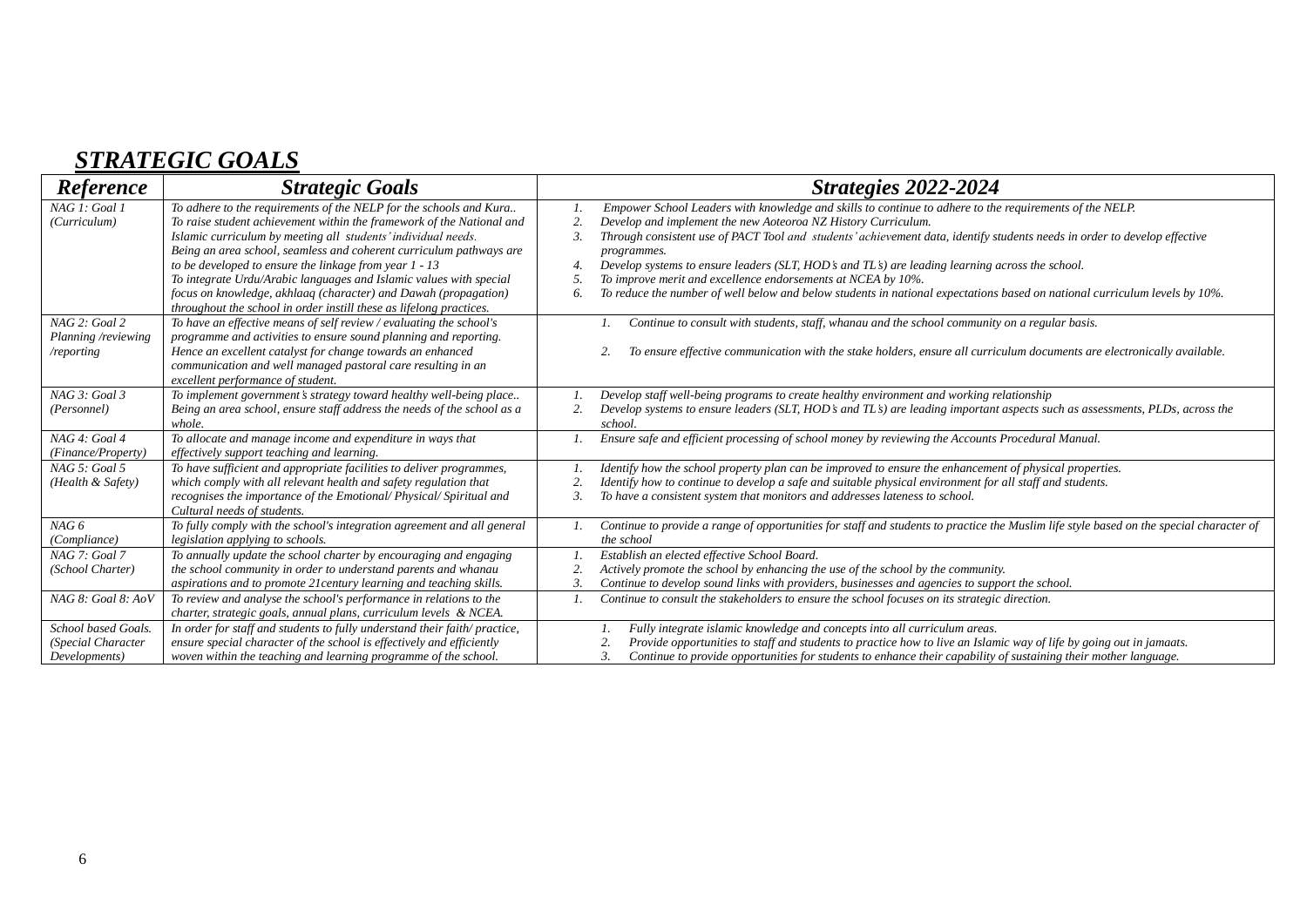# *2022 – 2024 Strategic Plan*

| <b>YEAR</b>                             | 2022                                                                                                                                                                                                                                                                                                                                                                                                                         | 2023                                                                                                                                                                                                                                                                                                                                                  | 2024                                                                                                                                                                                                                                                                                                     |
|-----------------------------------------|------------------------------------------------------------------------------------------------------------------------------------------------------------------------------------------------------------------------------------------------------------------------------------------------------------------------------------------------------------------------------------------------------------------------------|-------------------------------------------------------------------------------------------------------------------------------------------------------------------------------------------------------------------------------------------------------------------------------------------------------------------------------------------------------|----------------------------------------------------------------------------------------------------------------------------------------------------------------------------------------------------------------------------------------------------------------------------------------------------------|
| <b>Curriculum</b><br>(NAG1)             | • Provide Knowledge/Understanding of NELP<br>Introduce the teaching of Urdu and Arabic in<br>primary school.<br>Continue to Develop and implement Pact tools,<br>and the DMIC program.<br>Start planning to introduce changes to NCEA.<br>Start planning and developing the local<br>curriculum for Aotearoa NZ History.<br>Continue to develop means to ensure learning is<br>led across the school based on learning areas | Implement changes to the new objectives of<br>the NELP.<br>Review effectiveness of second language<br>teachings. teachings of second languages.<br>Implement changes to NCEA.<br>Implement the Aotearoa NZ History<br>curriculum.<br>Assign individual leaders to lead aspects of<br>schooling right across the school eg.<br>Assessments, PLD's etc. | Review the effectiveness<br><b>NELP</b><br>Review the implementation<br>of ILE.<br>Continue implementing<br>further changes to NCEA.<br>Review the effectiveness of<br>the implementation of<br>Aotearoa NZ History<br>curriculum<br>Review the effectiveness of<br>$\bullet$<br>the area school concept |
| Personnel<br>(NAG3)                     | Continue and consolidate PLDs for teachers in<br>$\bullet$<br>implementing DMIC and Pact Tools<br>Focus on staff well-being by focusing on<br>$\bullet$<br>building the staff relationship through Mitey<br>and Pause, Breathe Programs.                                                                                                                                                                                     | Review the effectiveness of all PLD<br>programmes by focusing on balancing the<br>work load.                                                                                                                                                                                                                                                          | <b>Implement PLD</b> programs<br>reviewd in 2022/3                                                                                                                                                                                                                                                       |
| Finance &<br><b>Property</b><br>(NAG 4) | Activily contribute towards the completion of the<br>$\bullet$<br>property blue print by IED Trust and help<br><i>implement it accordingly.</i>                                                                                                                                                                                                                                                                              | Help towards the implementation of property<br>blue print developed by IED Trust.                                                                                                                                                                                                                                                                     | Continue to help implement<br>the IED Trust's blue print.                                                                                                                                                                                                                                                |
| <b>Community</b>                        | . Engage with the local iwi, hapu, tupuna and<br>$\bullet$<br>community leaders to develop local curriculum<br>for Aoreoroa NZ History.                                                                                                                                                                                                                                                                                      | Review parent and whanau involvement in<br>school.                                                                                                                                                                                                                                                                                                    | Review the community services.                                                                                                                                                                                                                                                                           |
| <b>Student</b><br><b>Services</b>       | Continue to work with AMS Student Council to<br>$\bullet$<br>resolve any ongoing students concerns.                                                                                                                                                                                                                                                                                                                          | Implement the review of food provided in the<br>canteen.<br>Ensure school-wide camps takes place.                                                                                                                                                                                                                                                     | Continue reviewing of<br>student services.                                                                                                                                                                                                                                                               |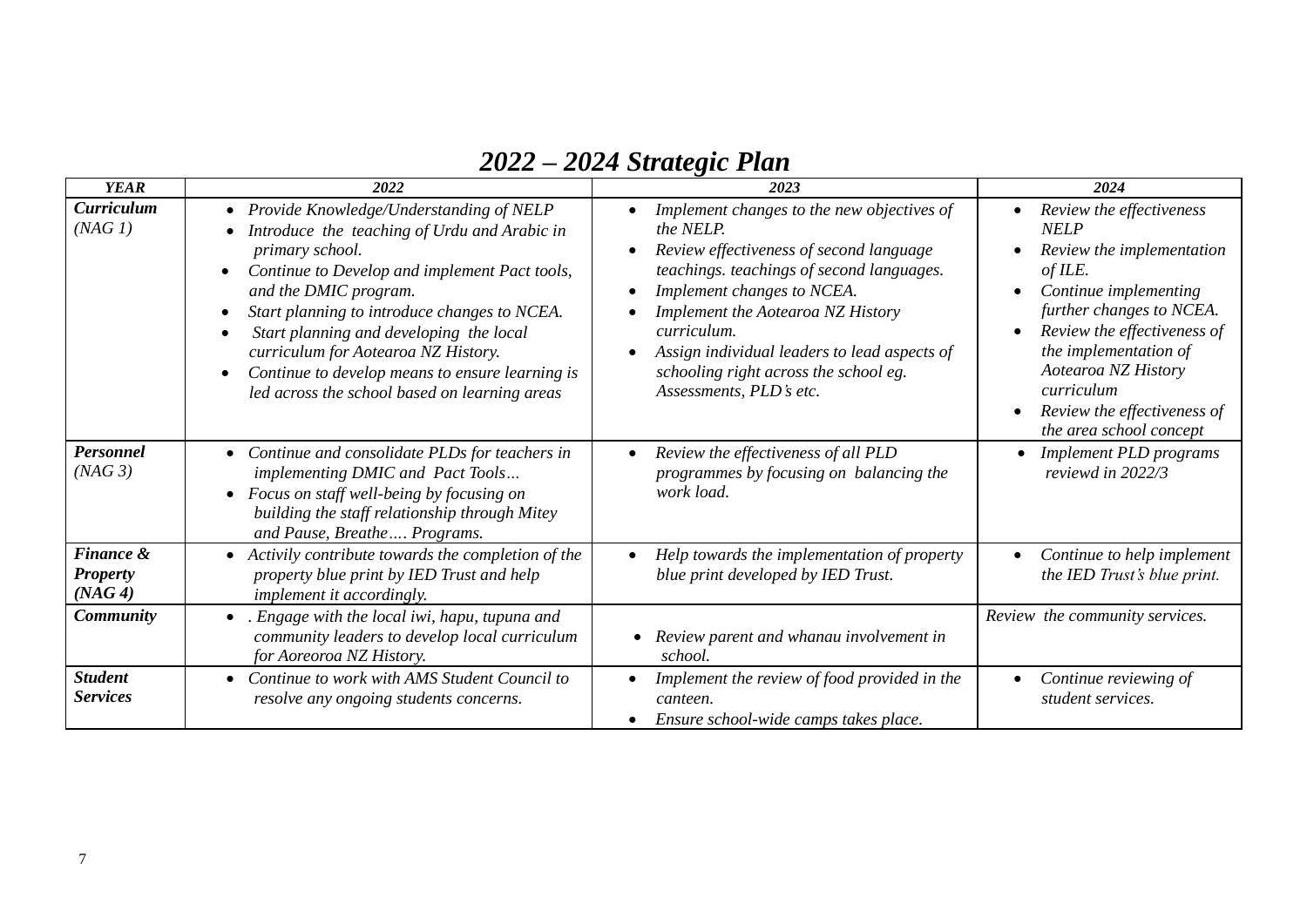# *2022 Annual Plan*

| <b>Focus Area</b>       | <b>Targets</b>                                                                                         | <b>Responsibility</b>    | <b>Reporting</b>  |
|-------------------------|--------------------------------------------------------------------------------------------------------|--------------------------|-------------------|
| Curriculum              | Introduce the teaching of Urdu and Arabic in primary school.<br>$\bullet$                              | APs                      | Each Term         |
|                         | Continue to develop and implement the accepted PLDs including NELP.                                    | Principal and SLT.       |                   |
|                         | Plan and develop Aoteoroa NZ History curriculum.                                                       | <b>History HOD</b>       | End of Term 2 and |
|                         | Using EA engage with the stake holders in order to review the current digital learning<br>$\bullet$    |                          |                   |
|                         | facilities to ensure its effectiveness and efficiency is enhanced.                                     | <b>SLT</b>               | Each term         |
|                         | Using MoE's SAF team develop seamless and coherent curriculum pathways and its<br>$\bullet$            | Principal                | Each term         |
|                         | effective management                                                                                   |                          |                   |
| Personnel               | Implement DMIC and Pact PLDs.<br>$\bullet$                                                             | APs                      | Term 1 & Term 3   |
|                         | Implement the well-being programs to enhance staff relationship.                                       |                          |                   |
| Finance & Property      | • Engage with IED Trust and other relevant parties to ensure that the property blue print              | Principal                | End of term 2     |
|                         | is completed and implemented in a timely manner.                                                       |                          |                   |
| Community               | Engage with the local iwi, hapu, tupuna and community leaders to develop local curriculum<br>$\bullet$ | <b>HOD History</b>       | End of T $2 & 3$  |
|                         | for Aoteoroa NZ History as well as the Maori language.                                                 |                          |                   |
| <b>Student Services</b> | Pastoral care team to consult the student council to identify and resolve any ongoing student          | <b>HOD Pastoral Care</b> | End of T $2 & 3$  |
|                         | concerns                                                                                               |                          |                   |